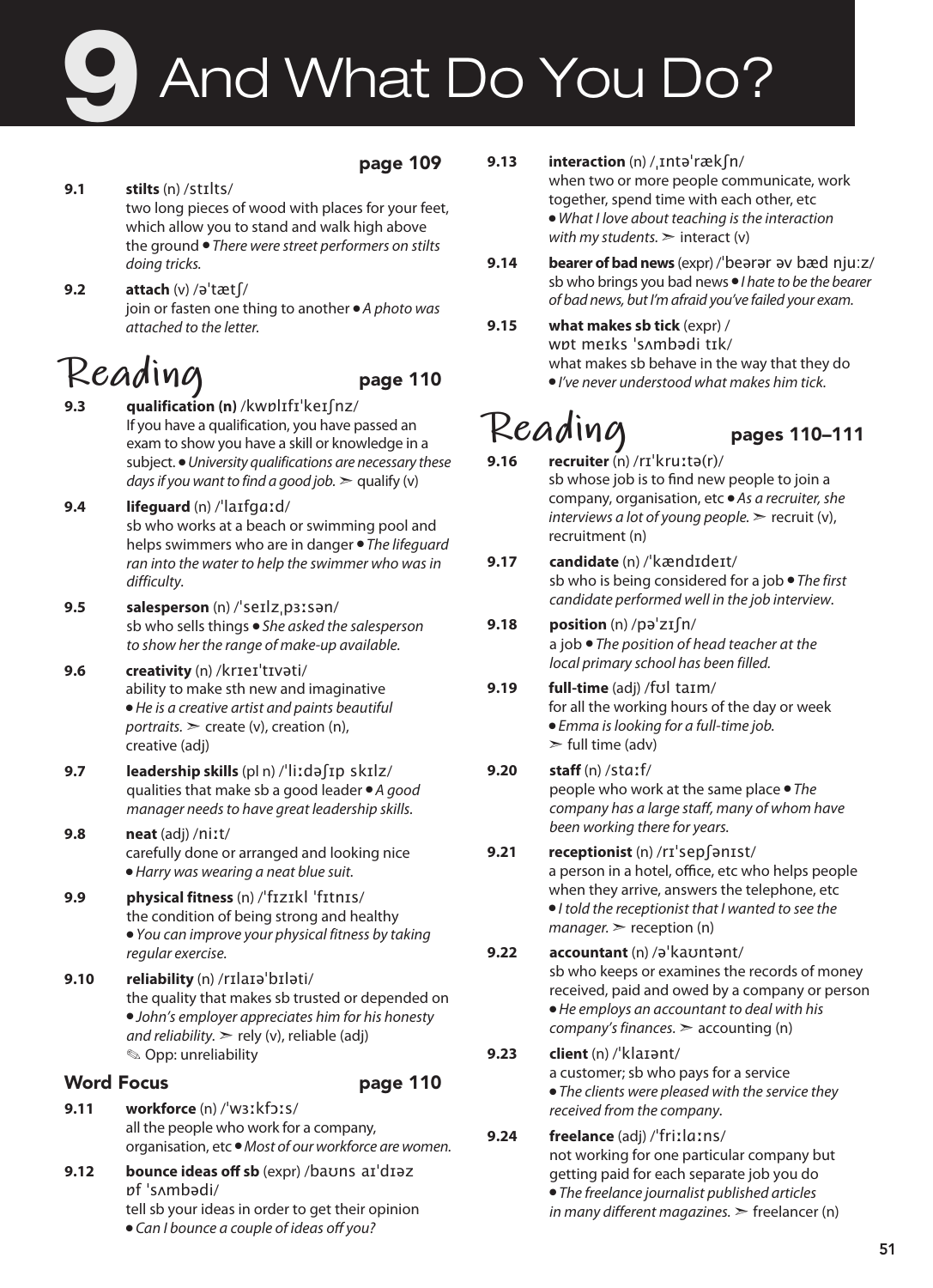- **9.25 steady** (adj) /ˈstedi/ not changing or stopping ● *He has a steady job.*
- **9.26 income** (n) /ˈɪŋkʌm/ money you earn ● *Our income has dropped because my wife lost her job and no longer has a salary.*
- **9.27 co-worker** (n) /ˈkoˌwərkə(r)/ a person sb works with ● *She invited all her friends and co-workers to her party.* ✎ Syn: colleague
- **9.28 sociable** (adj) /ˈsəʊʃəbl/ friendly and enjoying being with other people ● *She's a sociable person who gets on with everyone.*
- **9.29 on behalf of sb** (expr) /ɒn bɪˈhɑːf əv ˈsʌmbədi/ instead of sb; as sb's representative ● *On behalf of everyone in the office, I would like to thank you for your help.*
- **9.30 vacancy** (n) /ˈveɪkənsi/ available job ● *There is a vacancy at the local supermarket that I think I will apply for.*  $\triangleright$  vacant (adj)
- **9.31 register** (n) /ˈredʒɪstə(r)/ an official list of names, items, etc ● *He keeps a register of all his customers.* ➣ register (v)
- **9.32 hire** (v) /ˈhaɪə/ employ ● *That company is hiring a new accountant, so why don't you apply?*
- **9.33 job seeker** (n) /dʒɒb ˈsiːkə/ sb who is looking for a job ● *There are a few things that all job seekers should think about before a job interview.*
- **9.34 lack** (v) /læk/ not have any or enough of sth that you need ● *He lacks the necessary skills for the job.* ➣ lack (n), lacking (adj)
- **9.35 pride myself on sth** (expr) /praɪd maɪˈself ɒn ˈsʌmθɪŋ/ be proud of sth ● *She prides herself on being a good cook.*
- **9.36 match** (v) /mæʧ/ go well together ● *Those pink shoes match your bag, so wear them.*
- **9.37 fit** (n) /fɪt/ used to say whether sb is right or suitable for a job, situation, etc. ● *I think she's a perfect fit for our company.*
- **9.38 effective** (adj) /ɪˈfektɪv/ producing the result that is wanted ● *Swimming is an effective way of keeping fit.* ➣ effect (n) ✎ Opp: ineffective
- **9.39 put myself in sb's shoes** (expr) /pʊt maɪˈself ɪn ˈsəmˌbɑːdi ʃuːz/ imagine that you are in another person's situation ● *Put yourself in my shoes. What would you do?*
- **9.40 feedback** (n) /ˈfiːdbæk/ comments about how useful or successful sth is ● *They'll give you some feedback on your work so that you know what to do next time.*

**9.41 critical** (adj) /ˈkrɪtɪkl/

extremely important ● *Their support is critical to our success.* 

### **9.42 applicant** (n) /ˈæplɪkənt/

sb who has asked for a job in writing

● *Three applicants were interviewed for the job.*

 $\geq$  apply (v), application (n)

**9.43 employer** (n) /ɪmˈploɪə(r)/ a person or company that pays other people to work for them ● *Her employer offered to pay for her English lessons.* ➣ employ (v), employment, employee (n)

**9.44 suit** (v) /suːt/

Colours, clothes, etc that suit you make you look attractive. ● *Short skirts suit you as you have nice legs.*

### Work words

| applicant          | get the sack |
|--------------------|--------------|
| apprentice         | hire         |
| be made redundant  | job hunter   |
| client             | job seeker   |
| co-worker          | position     |
| employee           | recruiter    |
| employer           | sick leave   |
| finance department | staff        |
| freelance          | vacancy      |
| full-time          | workforce    |

## $Vocabular$ <br> **9.45** enguiry (n) /In kwaiari/

- **9.45 enquiry** (n) /ɪnˈkwaɪəri/ a question you ask to get information about sth ● *We're getting hundreds of enquiries about this job.*
- **9.46 place** (v) /ˈpleɪs/ put sth somewhere ● *He placed the bag on the table.*
- **9.47 sales** (pl n) /seɪls/ to do with selling ● *He works in sales and it's his job to visit clients and persuade them to buy the product.*
- **9.48 request** (v) /rɪˈkwest/ ask for sth politely ● *She requested our help, and we agreed to assist her.* > request (n)
- **9.49 apply** (v) /əˈplaɪ/ make a formal written request for a job, a place in a university, etc ● *You can apply for many jobs online nowadays.* ➣ application, applicant (n)
- **9.50 assistant** (n) /əˈsɪstənt/ sb whose job it is to help sb else ● *The manager asked his assistant to print out the report.*  $\geq$  assist (v)
- **9.51 compute** (v) /ˈkəmpjuːt/ calculate ● *They haven't computed the results yet.*   $\geq$  computer (v)
- **9.52 commute** (v) /kəˈmjuːt/ travel to work on public transport ● *It takes her an hour to commute to work on the bus.*   $\geq$  commuter (n)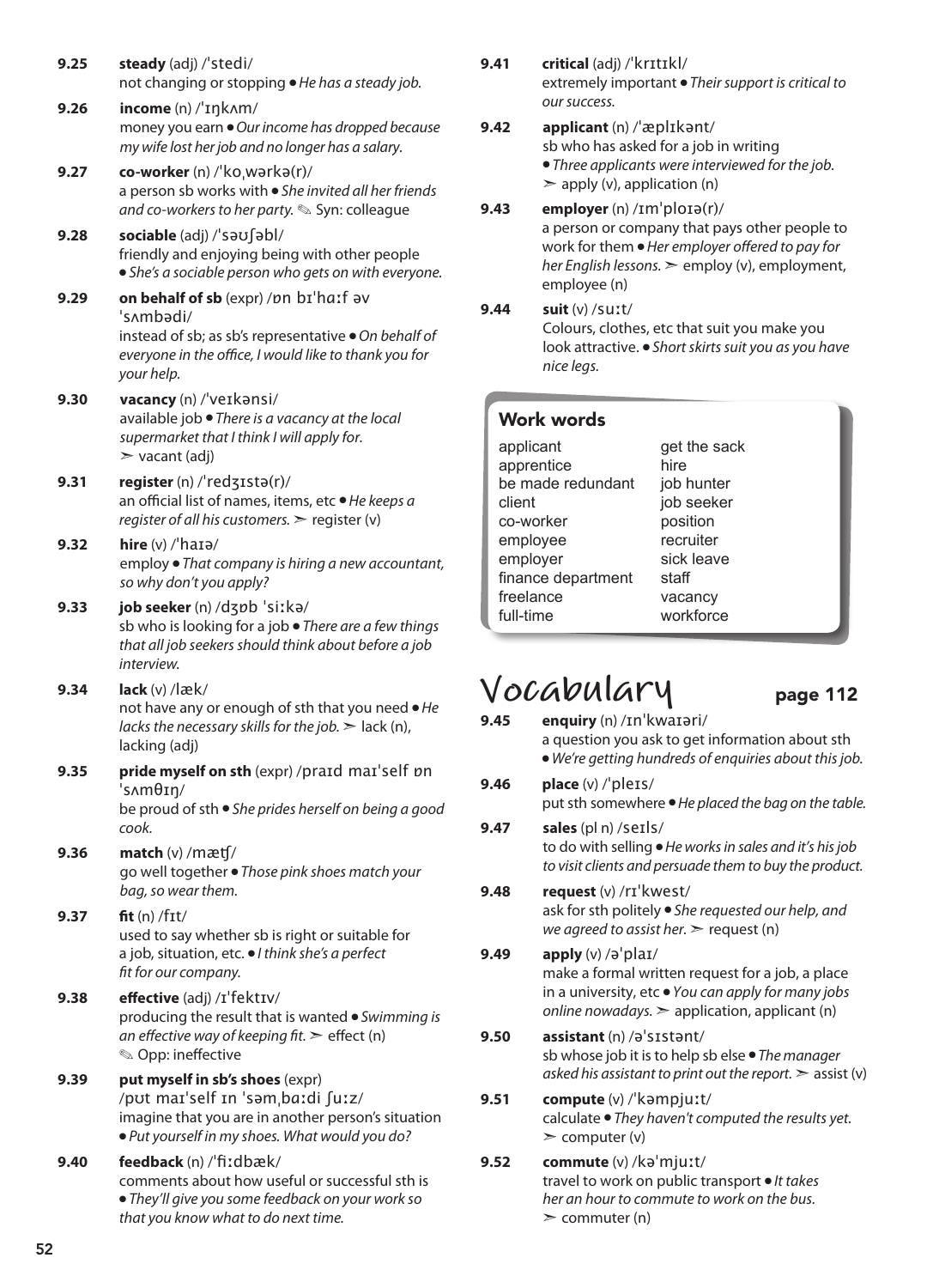- **9.53 employee** (n) /ɪmplɔːˈjiː/ sb who works for sb else ● *There are two hundred employees in this company.*   $\geq$  employ (v), employer, employment (n)
- **9.54 insurance** (n) /ɪnˈʃɔːrəns/ an agreement in which you pay a company money and they pay your costs if you have an accident, injury, etc ● *Insurance against theft was expensive, but she was happy to have it when her house was*   $burpled.$   $\ge$  insure (v)
- **9.55 leave** (n) /liːv/ time allowed away from work for holidays or because of illness ● *John is on leave. He's gone to Barbados for two weeks.*
- **9.56 opening** (n) /ˈəʊpənɪŋ/ a job vacancy ● *When Janet leaves her job, there will be an opening in the sales department.*

### **9.57 finance department** (n)

/ˈfaɪnæns dɪˈpɑːtmənt/ the part of a company that manages the company's money ● *The finance department arranged for the employees' salaries to be paid.*

**9.58 cover** (n) /ˈkʌvə/

insurance ● *If you don't have any cover, your possessions are not protected against theft or damage.* ➣ cover (v)

### **9.59 fire** (v) /faɪə/

remove sb from their job, usually because they have done sth wrong ● *He was fired because he never did any work.* ✎ Syn: dismiss

### **9.60 dismiss** (v) /dɪsˈmɪs/ remove sb from their job, usually because they have done sth wrong ● *The boss dismissed her because she was always late for work.*

 $\ge$  dismissal (n)  $\otimes$  Syn: fire

**9.61 quit** (v) /kwɪt/ give up your job ● *Bob quit his job because he wanted to go back to university.* ✎ Syn: resign

### **9.62 licence** (n) /ˈlaɪsns/

an official piece of paper that shows you are allowed to have or do sth ● *Do you have a driving licence?*

- **9.63 flight attendant** (n) /flaɪt əˈtendənt/ sb who serves food and drink to passengers on a plane and looks after their safety and comfort ● *The flight attendants asked us to fasten our* 
	- *seatbelts before take-off.*
- **9.64 apprentice** (n) /əˈprentɪs/ sb who works for an employer in order to learn a skill or job ● *The electrician taught his apprentice how to install an alarm.*
- **9.65 independent** (adj) /ɪndɪˈpendənt/ not influenced or controlled by other people ● *Paul left home at the age of twenty because he had a good job and wanted to be independent.*  $\geq$  independence (n)
- **9.66 contract** (n) /ˈkɒntrækt/ a written agreement ● *He signed a contract when he started as a new employee.*

**9.67 be made redundant** (expr)

/biː meɪd rɪˈdʌndənt/ lose your job because your employer no longer needs you ● *They were made redundant when the company closed and now they are all looking for employment.*

- **9.68 promotional** (adj) /prəˈməʊʃənʊl/ intended to advertise sth ● *The pizza chain handed out promotional leaflets with special offers.* ➣ promote (n), promotion (n)
- **9.69 profitable** (adj) /ˈprɒfɪtəbl/ which makes money ● *This product is profitable so we hope the company makes more money this year.*  $\triangleright$  profit (v, n)  $\otimes$  Opp: unprofitable

### Phrasal verbs

fill in hand out hold down keep up

knock down move on take on

## **Grammar** page 113

- **9.70 graduate** (v) /ˈgrædʒueɪt/ get a degree from a university ● *He graduated with a degree in history and is looking for a teaching job.*  $\ge$  graduate, graduation (n)
- **9.71 personnel manager** (n) /ˌpɜːsəˈnel ˈmænɪdʒə(r)/ a person in a company who is in charge of dealing with all matters related to employees ● *The personnel manager decided not to give her the job.*
- **9.72 knock down** (phr v) /nɒk daʊn/ completely destroy a building so that it falls down ● *The old factory will be knocked down next year.*
- **9.73 founder** (n) /ˈfaʊndə/ sb who establishes an organisation, city, business, etc ● *Steve Jobs was one of the founders of Apple.*  $\ge$  found (v)
- **9.74 grocery store** (n) /ˈɡrəʊsəri stɔː/ a shop that sells food and other things for the home ● *Will you get some milk from the grocery store?*
- **9.75 chestnut** (n) /ˈʧestnʌt/ a smooth red-brown nut that you can eat ● *They stopped to buy chestnuts from a street seller.*
- **9.76 boot** (n) /buːt/ the space at the back of a car which is for carrying luggage, shopping etc ● *They put the bags in the boot and drove home.*
- **9.77 janitor** (n) /ˈʤænɪtə/ a caretaker ● *The school janitor locked the gates after all the students had gone home.*
- **9.78 changing room** (n) /ˈʧeɪnʤɪŋ ruːm/ a room where you change clothes for sport ● *We put on our football kit in the changing room.*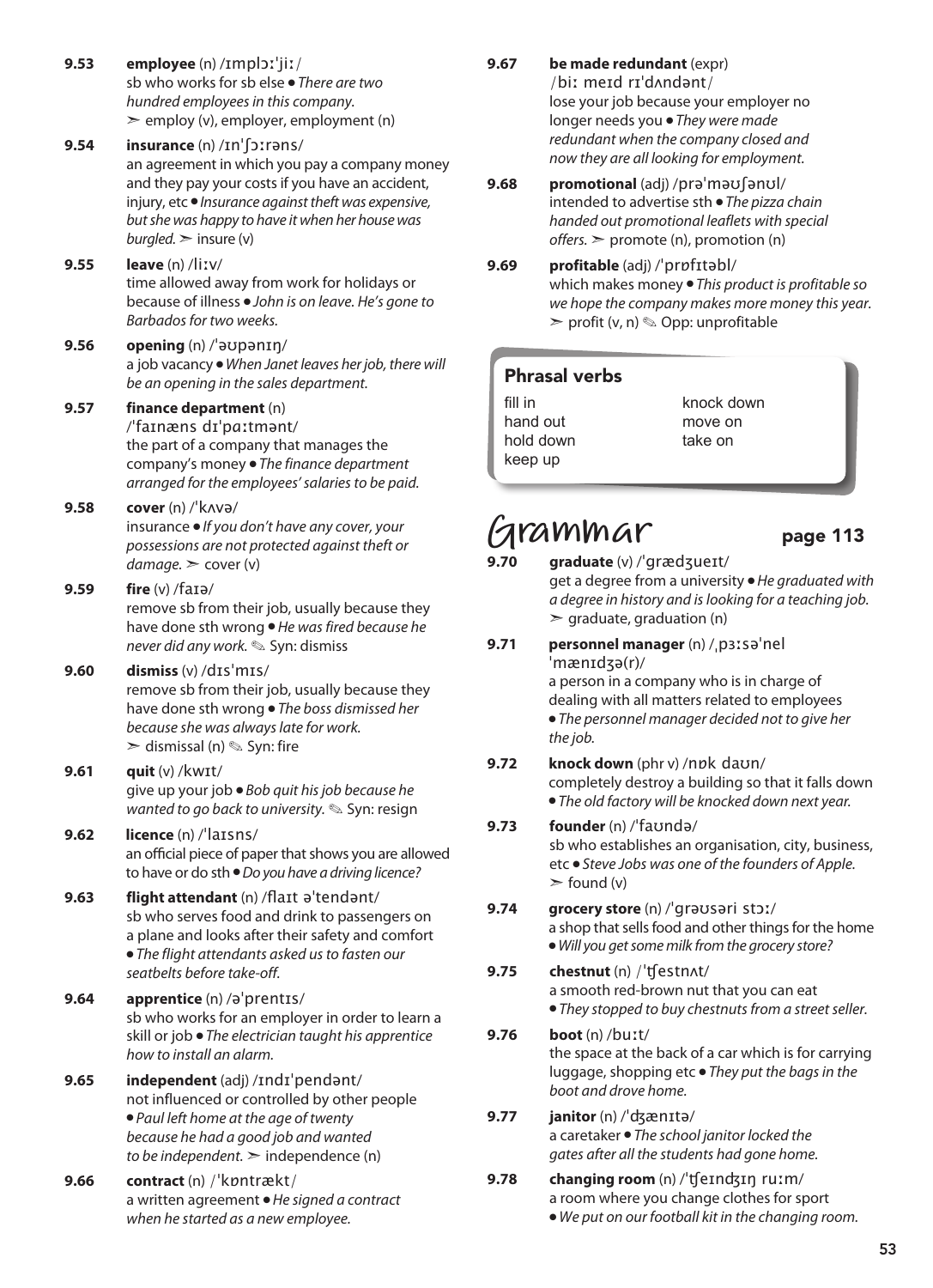- **9.79 inspire** (v) /ɪnˈspaɪə/ make sb want to do sth ● *Her story inspired me to write this poem.*  $\geq$  inspiration (n), inspiring (adj)
- **9.80 revenge** (n) /rɪˈvenʤ/ punishing sb who has harmed you ● *She took revenge on her boss by smashing his car windows.*
- **9.81 bully** (n) /ˈbʊli/ sb who frightens or hurts sb who is weaker than they are ● *The school bully was expelled for stealing the younger kids' lunch money.*  $\ge$  bully (v)
- **9.82 best-seller** (n) /best-ˈselə/ a popular book which many people buy ● *Her new book will be a best-seller. It's very good.*

### **Listening** page 114

- **9.83 an eye for sth** (expr) /ən aɪ fə ˈsʌmθɪŋ/ When you have an eye for sth, you are good at noticing a particular type of thing. ● *He has an eye for detail.*
- **9.84 initiative** (n) /ɪˈnɪʃətɪv/ the ability to take action without waiting for sb to tell you what to do ● *He took the initiative and contacted some new clients.*
- **9.85 fair** (n) /feə/ a large show where people from a particular industry meet and promote their products ● *A lot of young people came to the careers fair to find out about different jobs.*
- **9.86 appeal (to)** (v) /əˈpiːl (tuː)/ be attractive or interesting to sb ● *Living in the country doesn't appeal to me.* ➣ appeal (n)
- **9.87 current** (adj) /ˈkʌrənt/ happening or existing now ● *What is your current address?*
- **9.88 job hunter** (n) /dʒɒb ˈhʌntə(r)/ sb who is looking for a job ● *Hundreds of job hunters applied for an interview.*
- **9.89 hand out** (phr v) /hænd aʊt/ give sth to each person in a group ● *Could you hand out these papers, please?*
- **9.90 CV** (n, abbrv) /siː viː/ a document that lists your education and previous jobs that you send to employers when you are looking for a job ● *He enclosed a CV with his job application.* ✎ NB: CV = curriculum vitae
- **9.91 workshop** (n) /ˈwɜːkʃɒp/ a meeting where people try to improve their skills by doing practical exercises ● *All new employees attend workshops when they start at this company.*
- **9.92 gain entrance** (expr) /ɡeɪn ˈentrəns/ be allowed or able to enter a building or place ● *The thieves gained entrance to the house through an open window.*

## Speaking page 115

- **9.93 ideal** (adj) /aɪˈdiːəl/ perfect ● *Teaching is an ideal job for somebody who likes children and is patient.*
- **9.94 cashier** (n) /kæˈʃɪə/ sb whose job is to receive money in a shop ● *I gave the cashier a fifty euro note and she gave me two euros change.*
- **9.95 butcher** (n) /ˈbʊʧə/ sb who sells meat in a shop ● *She bought a steak from the butcher.*
- **9.96 seasonal** (adj) /ˈsiːzənl/ needed or happening during a particular season ● *They hire seasonal workers during the summer months.*
- **9.97 pick** (v) /pɪk/ remove a fruit, flower, etc from a tree or plant ● *Let's pick some flowers.*
- **9.98 gig** (n) /ɡɪɡ/ a performance by musicians or a comedian in front of an audience ● *I'm in a band and we're doing our first gig on Saturday!*

## **Grammar** page 116

- **9.99 briefcase** (n) /ˈbriːfkeɪs/ a flat case used for carrying papers ● *The man was wearing a suit and carrying a briefcase.*
- **9.100 translate** (v) /trænzˈleɪt/ change writing or speech into another language ● *Can you translate this letter into Spanish?*   $\triangleright$  translation (n), translator (n)
- **9.101 branch** (n) /brɑːnʧ/ one of a group of shops or businesses ● *He works at the Kallithea branch of this bank.*
- **9.102 reference** (n) /ˈrefrəns/ a letter with information about you, written by sb who knows you, especially to a new employer ● *My old boss said he would write me a reference.*   $\ge$  refer (v)
- **9.103 conference** (n) /ˈkɒnfərəns/ a formal meeting where a lot of people discuss important matters for several days ● *We attended a week-long conference on the environment in Brussels.*
- **9.104 on the spot** (expr) /ɒn ðə spɒt/ immediately ● *The boss asked for a meeting, and so we held one there and then on the spot.*

### **Use your English** page 117 **9.105 keep up** (phr v) /kiːp ʌp/

continue ● *The boss told his staff to keep up the good work.*

**9.106 fill in** (phr v) /fɪl ɪn/ complete ● *He filled in an application form for a job in sales.*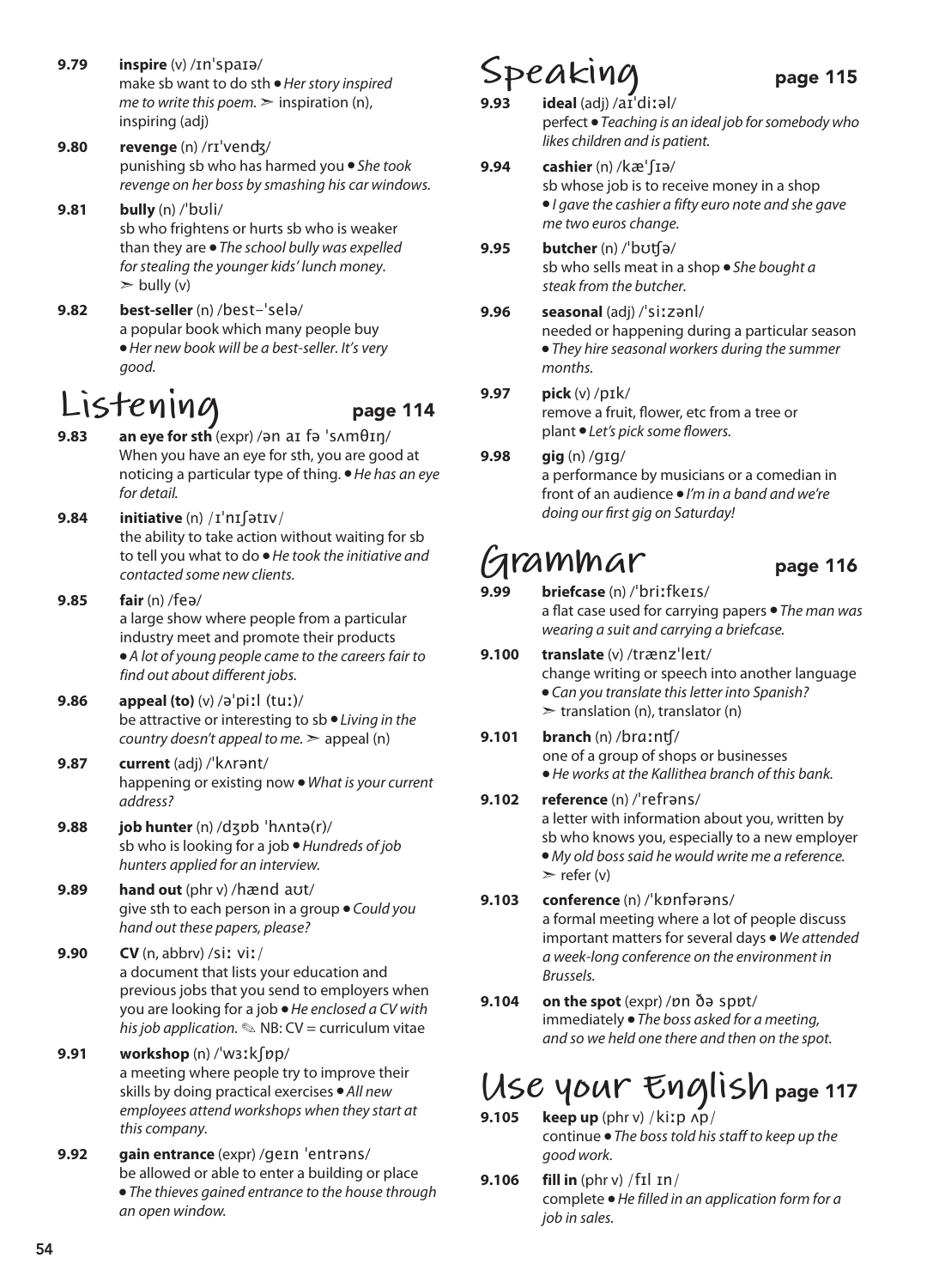- **9.107 hold down** (phr v) /həʊld daʊn/ manage to keep a job ● *He can't hold down a job and keeps getting fired.*
- **9.108 move on** (phr v) /muːv ɒn/ leave your present job and start doing another one ● *She was bored with her job and decided to move on.*
- **9.109 take on** (phr v) /teɪk ɒn/ employ ● *They are taking on people at the supermarket, so you might get a job there.*
- **9.110 out of work** (expr) /aʊt əv wɜːk/ unemployed ● *He has been out of work for a year now and still can't find a job.*
- **9.111 personal details** (pl n) /ˈpɜːsənəl ˈdiːteɪls/ information about sb like their name, date of birth, marital status, etc ● *You must write your personal details at the top of the form.*
- **9.112 take (a day) off** (expr) /teɪk (ə deɪ) ɒf/ have a period of time as a break from work ● *You look tired. Why don't you take the day off?*
- **9.113 get the sack** (expr) /get ðə sæk/ be fired ● *Cheryl hasn't got a job. She got the sack yesterday.*
- **9.114 overall** (adj) /ˌəʊvəˈrɔːl/ including or considering everything; general ● *There are a few problems, but the overall situation is good.*  $\geq$  overall (adv)
- **9.115 motivation** (n) /məʊtɪˈveɪʃn/ willingness to do sth without needing to be forced to do it ● *They aren't a bad football team but they lack the motivation to win.*  $\geq$  motivate (v)
- **9.116 sick leave** (n) /sɪk liːv/ time you take off work because you are ill ● *When Mary caught the flu, she had to take sick leave.*
- **9.117 be just around the corner** (expr) /bi dʒəst əˈraʊnd ðə ˈkɔːnə(r)/ likely to happen soon; coming soon ● *Summer is just around the corner.*

### No work

be made redundant dismiss fire get the sack

out of work quit sick leave unemployed

## **Writing: a formal letter(2)** page 118

- **9.118 interpersonal skills** (n) /ˌɪntəˈpɜːsənl skɪlz/ the ability to create good relationships with other people ● *A personnel manager needs strong interpersonal skills.*
- **9.119 attitude** (n) /ˈætɪtjuːd/ how you think and feel ● *You need a positive attitude in order to cope with problems.*

**9.120 cheerful** (adj) /ˈtʃɪəfl/happy

● *Olga looks more cheerful since she started her new job*.

- **9.121 upbeat** (adj) /ʌpˈbiːt/ positive and happy ● *The staff at this magazine are upbeat and always have a positive outlook.*
- **9.122 word processing** (n) /wɜːd ˈprəʊsesɪŋ/ creating written documents on a computer ● *She learned how to do word processing in her IT class at school.*
- **9.123 co-ordinator** (n) /kəʊ-ˈɔːdɪneɪtə/ sb who organises an activity so that the people involved in it work well together ● *The activity co-ordinator makes sure that everyone works well*   $together.$   $\geq$  co-ordinate (v), co-ordination (n)
- **9.124 counsellor** (n) /ˈkaʊnsələ/ sb who gives advice ● *If you are being bullied at school, ask the counsellor for advice.*  $\geq$  counsel (v), counselling (n)
- **9.125 outgoing** (adj) /ˈaʊtɡəʊɪŋ/ friendly and liking to talk to new people ● *Sam has an outgoing personality.*
- **9.126 at your earliest convenience** (expr) /æt jɔː ˈɜːliɪst kənˈviːniːəns/ as soon as you like or can ● *Please complete the enclosed form and return it to us at your earliest convenience.* ➣ convenient (adj)

## **Video: Dinosaur**   $\n *Bu*$ *i*  $der$  page 120<br>
9.127 palaeontology (n) / pælipp<sup>1</sup>tpladzi/

- **9.127 palaeontology** (n) /ˌpæliɒnˈtɒlədʒi/ the study of ancient bones, plants, etc in rocks as a way of getting information about the history of life on earth ● *Mr Richards is a palaeontology professor.* ➣ palaeontologist (n)
- **9.128 craftsman** (n) /ˈkrɑːftsmən/ sb who makes things skilfully with their hands ● *Our wooden furniture was made by a craftsman.*  $\geq$  craftsmanship (n)

### **9.129 cast** (n) /kɑːst/

an object made by pouring liquid into a mould and leaving it to become solid ● *This ancient bronze cast was made by pouring melted metal into a mould.*  $\geq$  cast (v)

**9.130 fossil** (n) /ˈfɒsl/ remains of an animal or plant found in a rock ● *Fossils found in rocks can tell us about life on Earth millions of years ago.*

### **9.131 workshop** (n) /ˈwɜːkʃɒp/

a place with machines and tools where you make things ● *The mechanic's workshop was full of old car parts.*

### **9.132 machinery** (n) /məˈʃiːnəri/

machines ● *The machinery in this factory is used to make cars.*